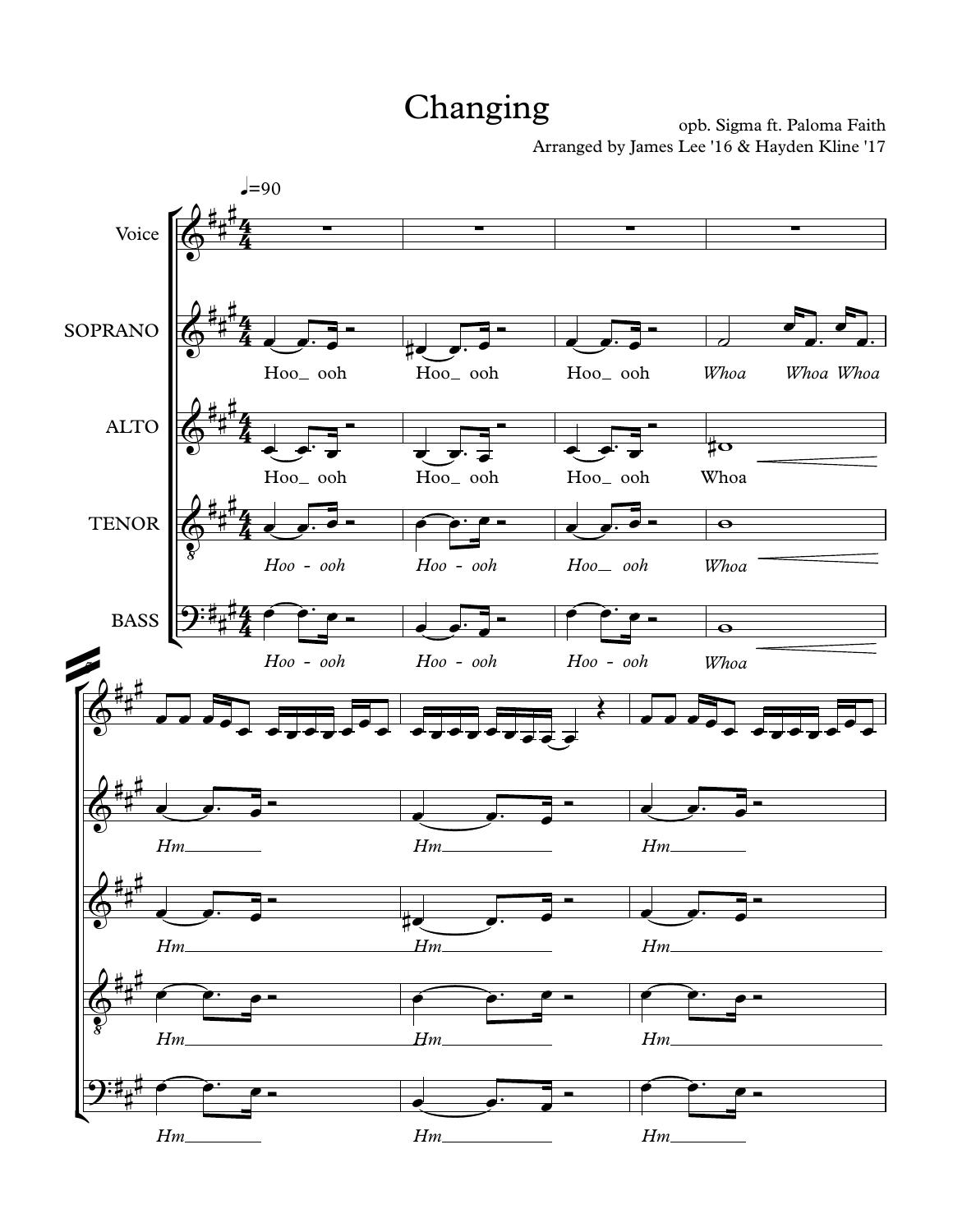

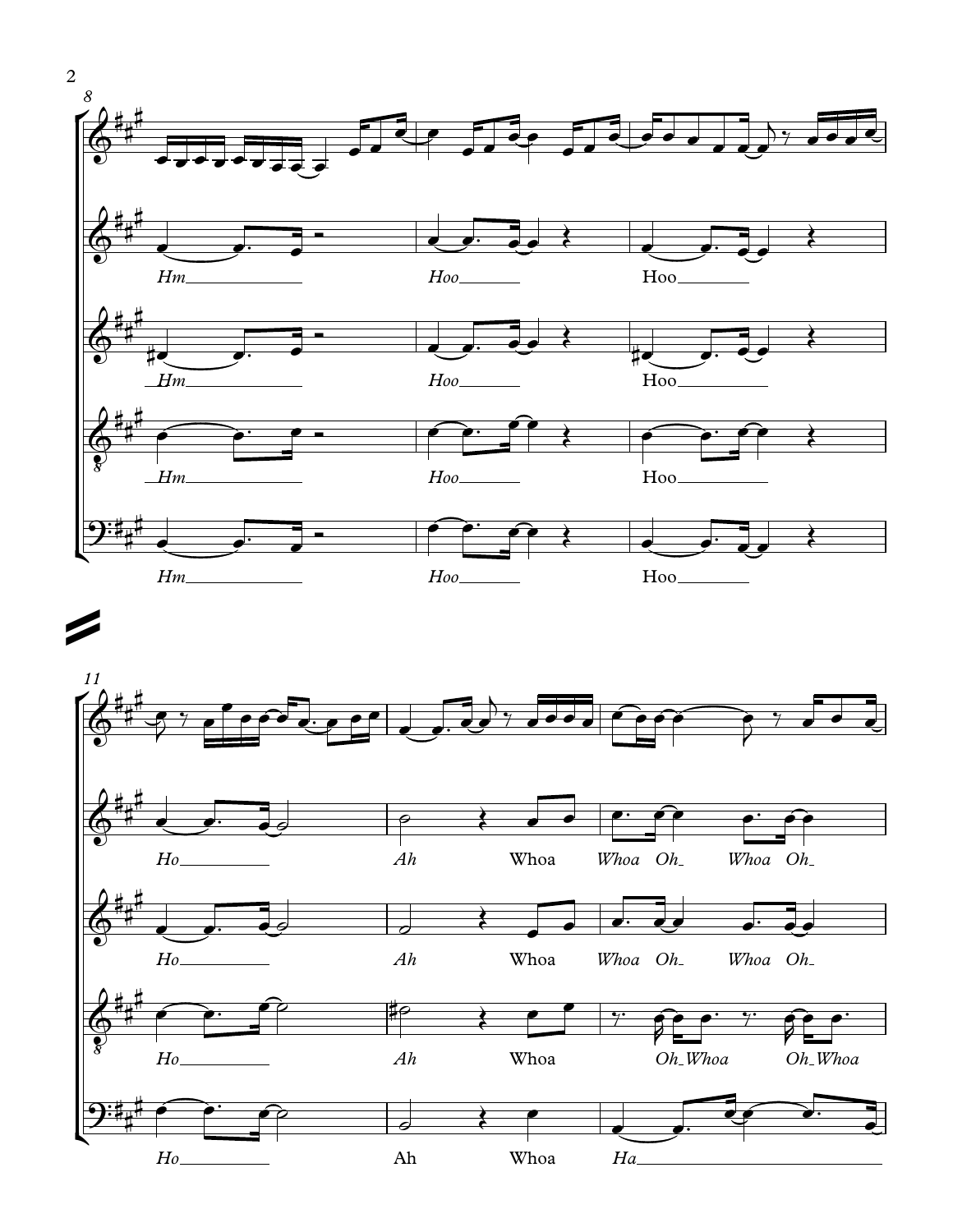

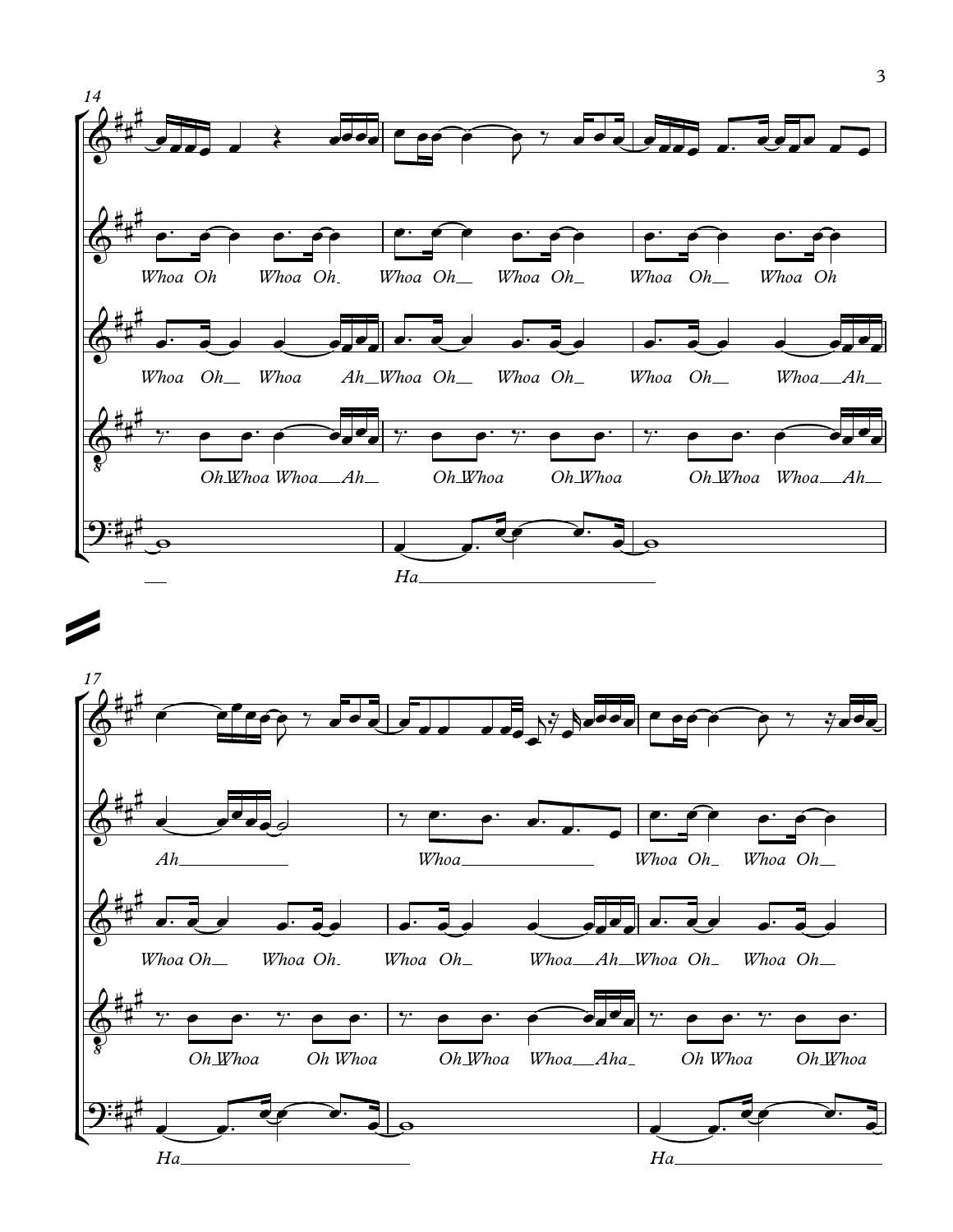

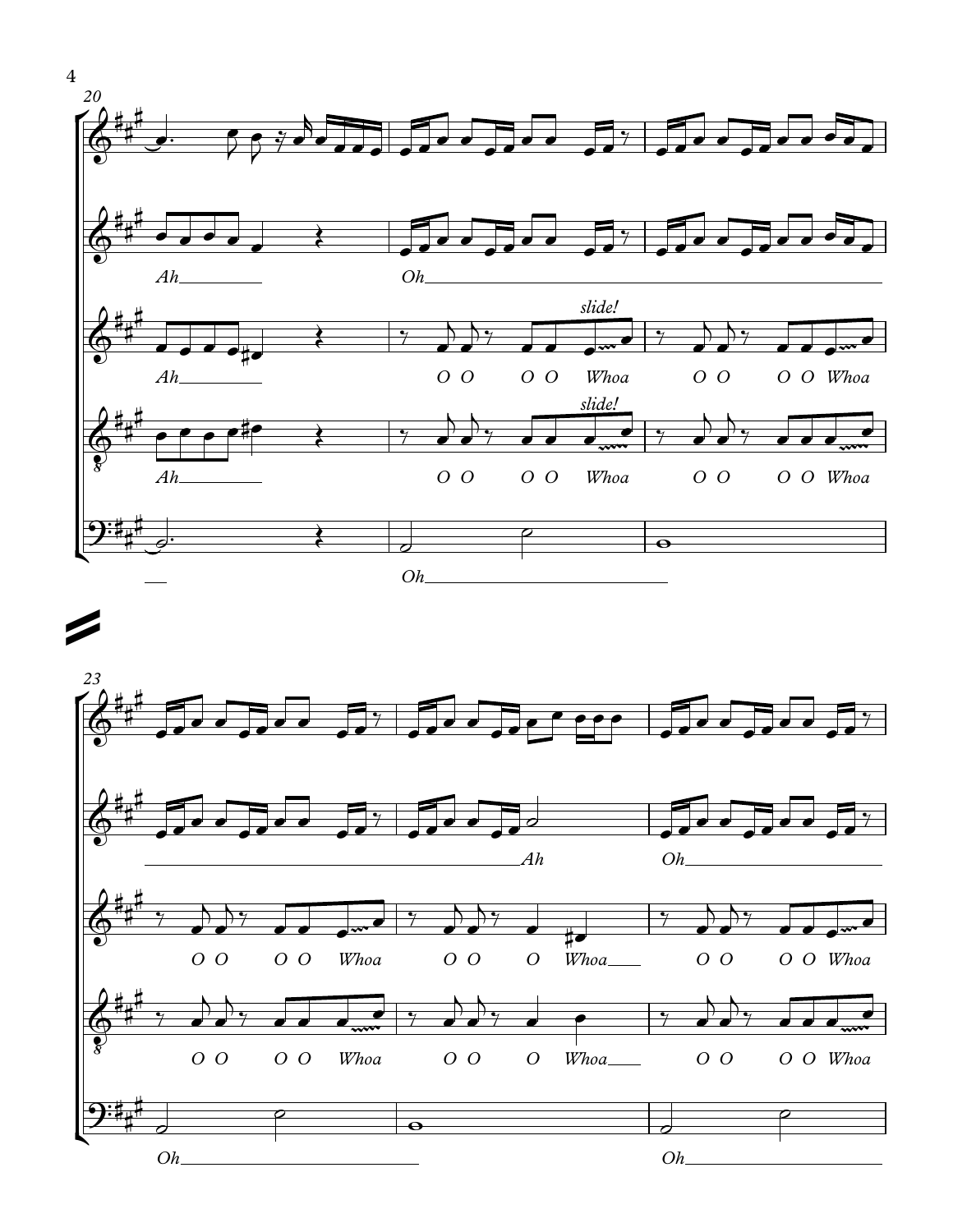

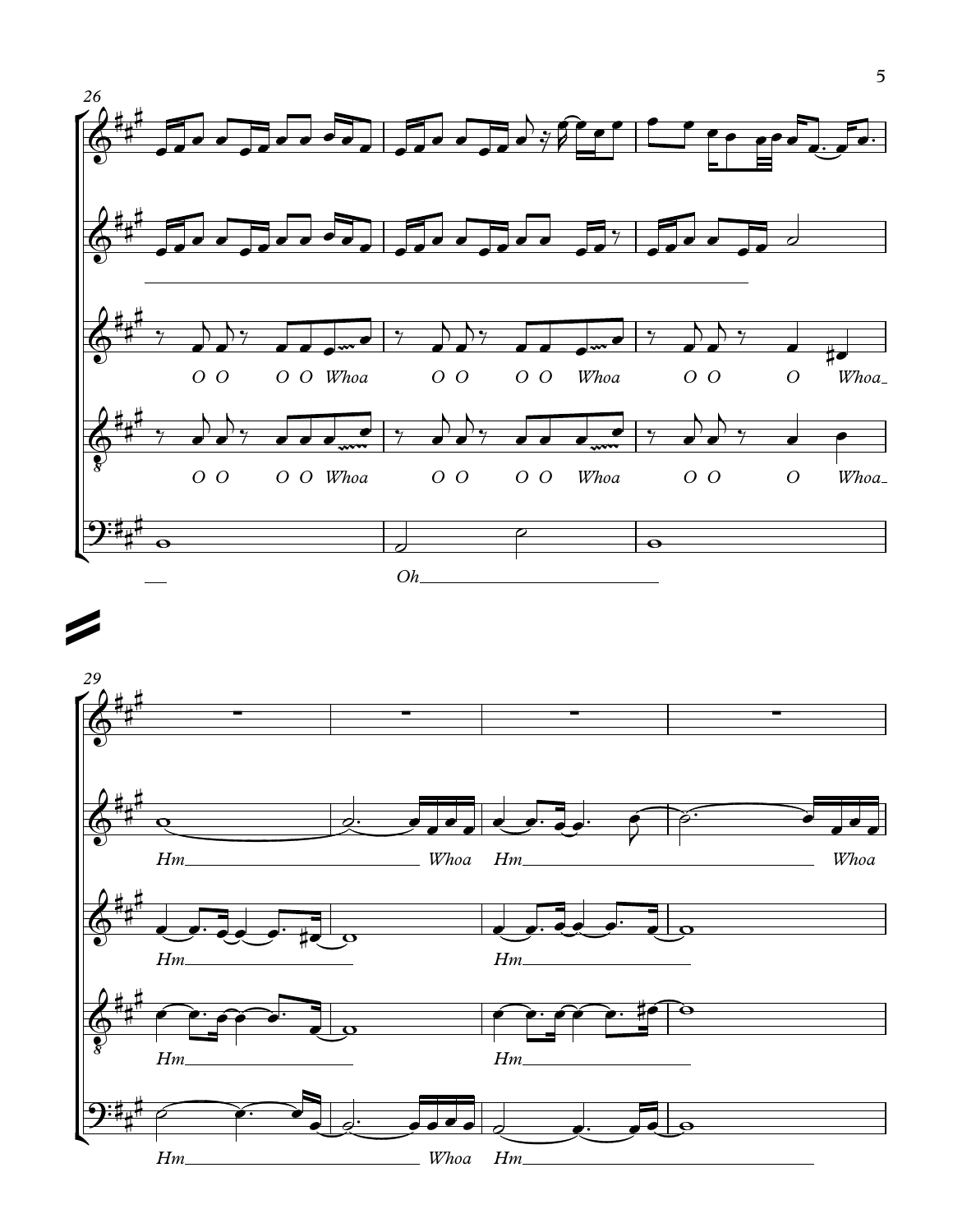



6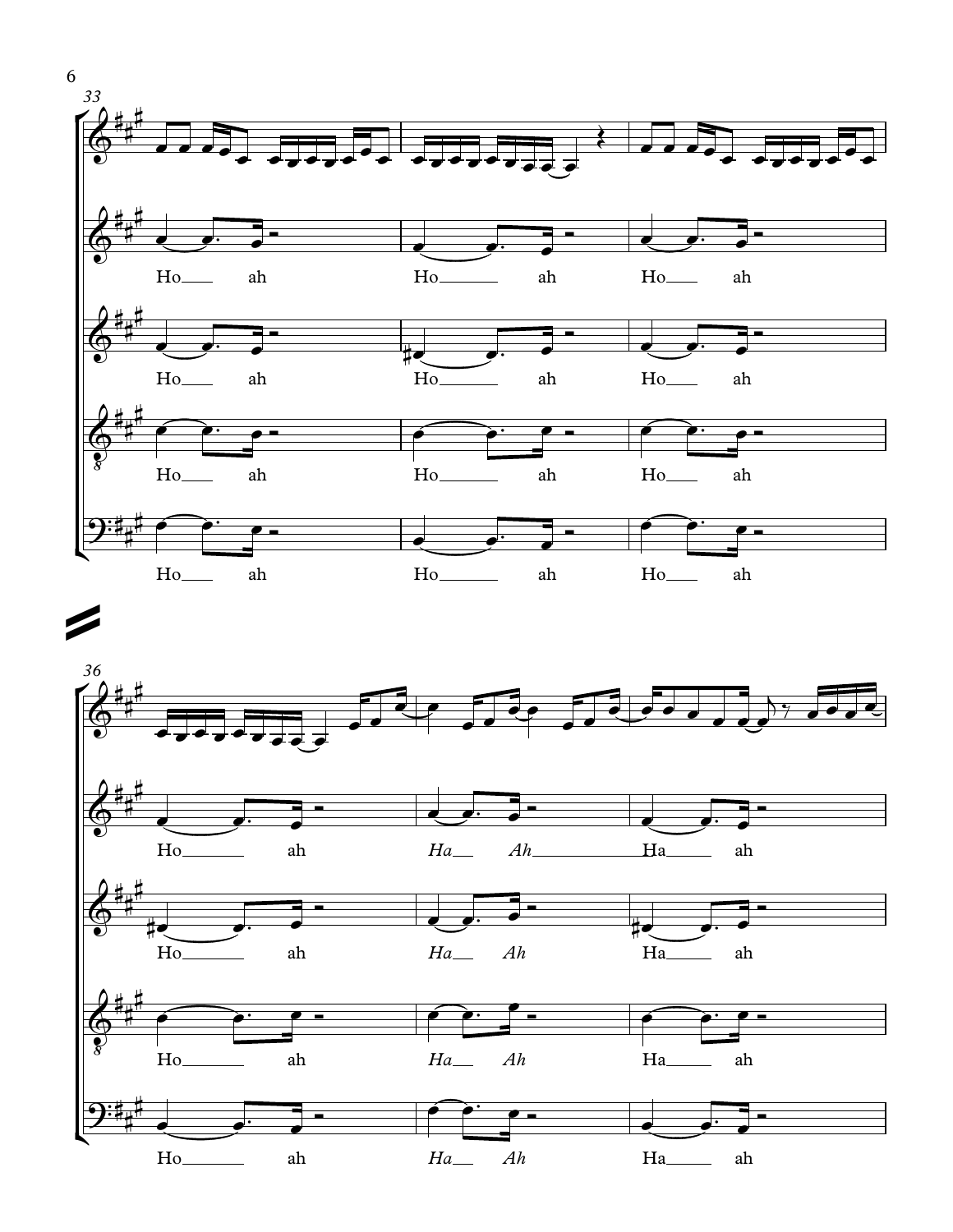

7

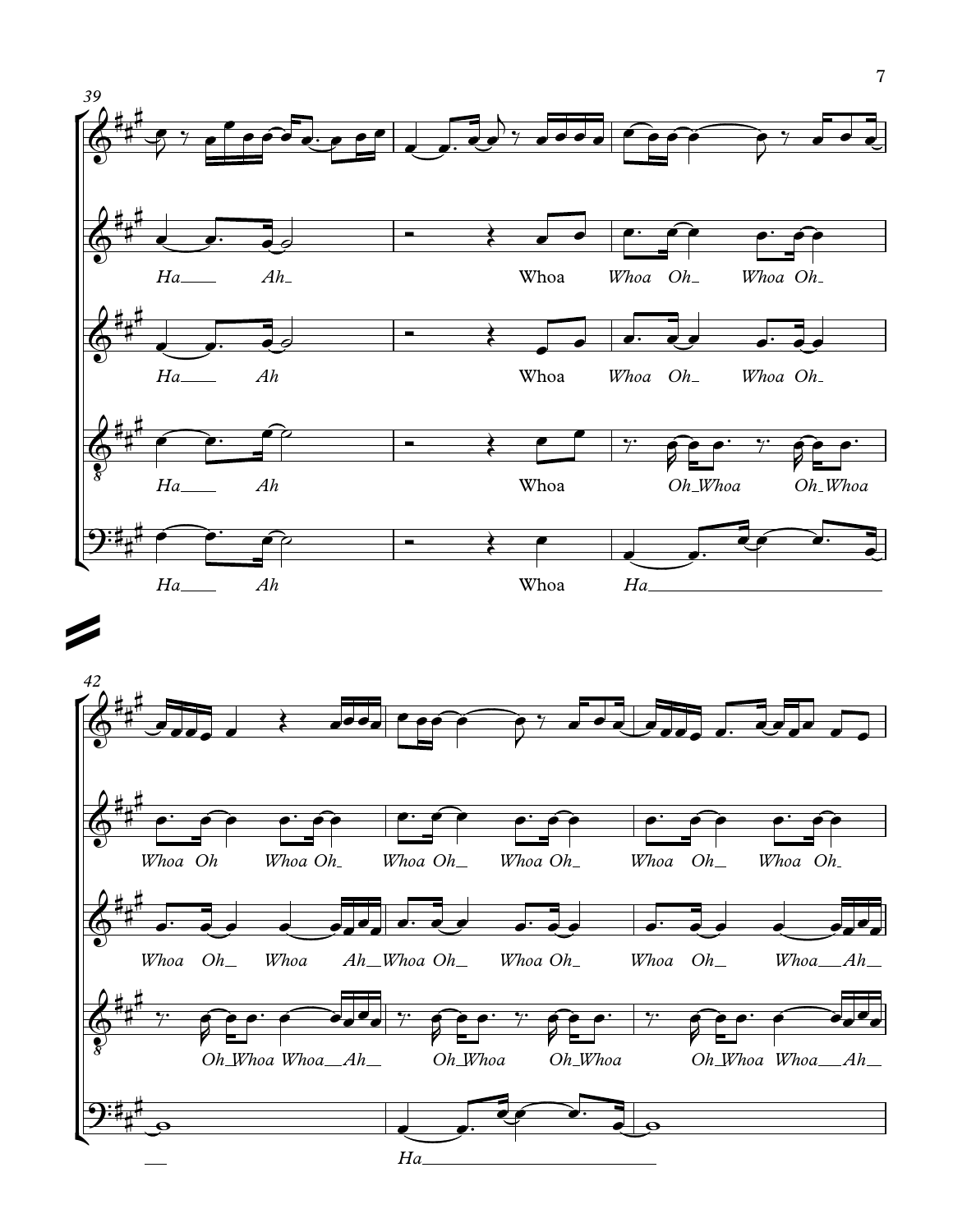

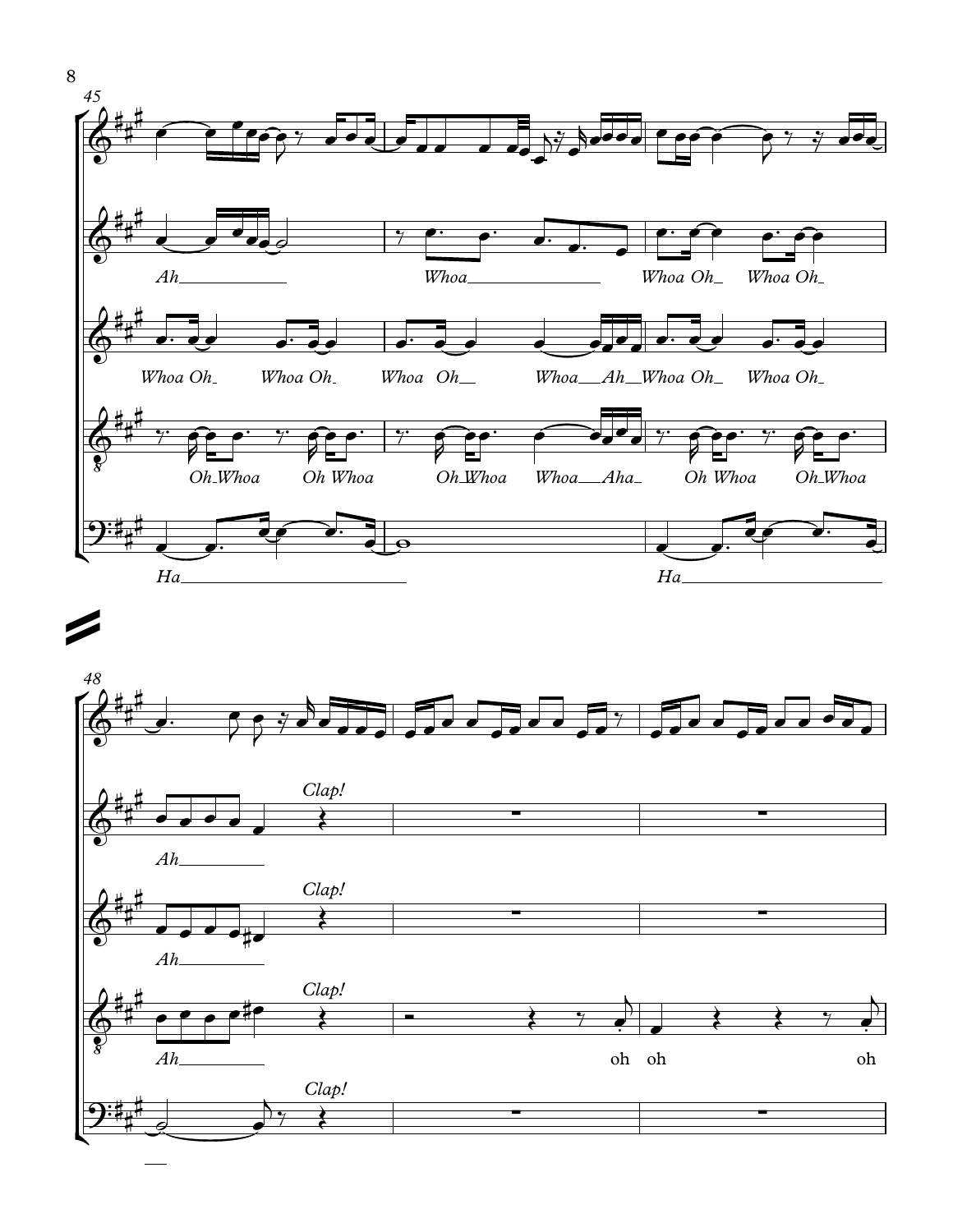

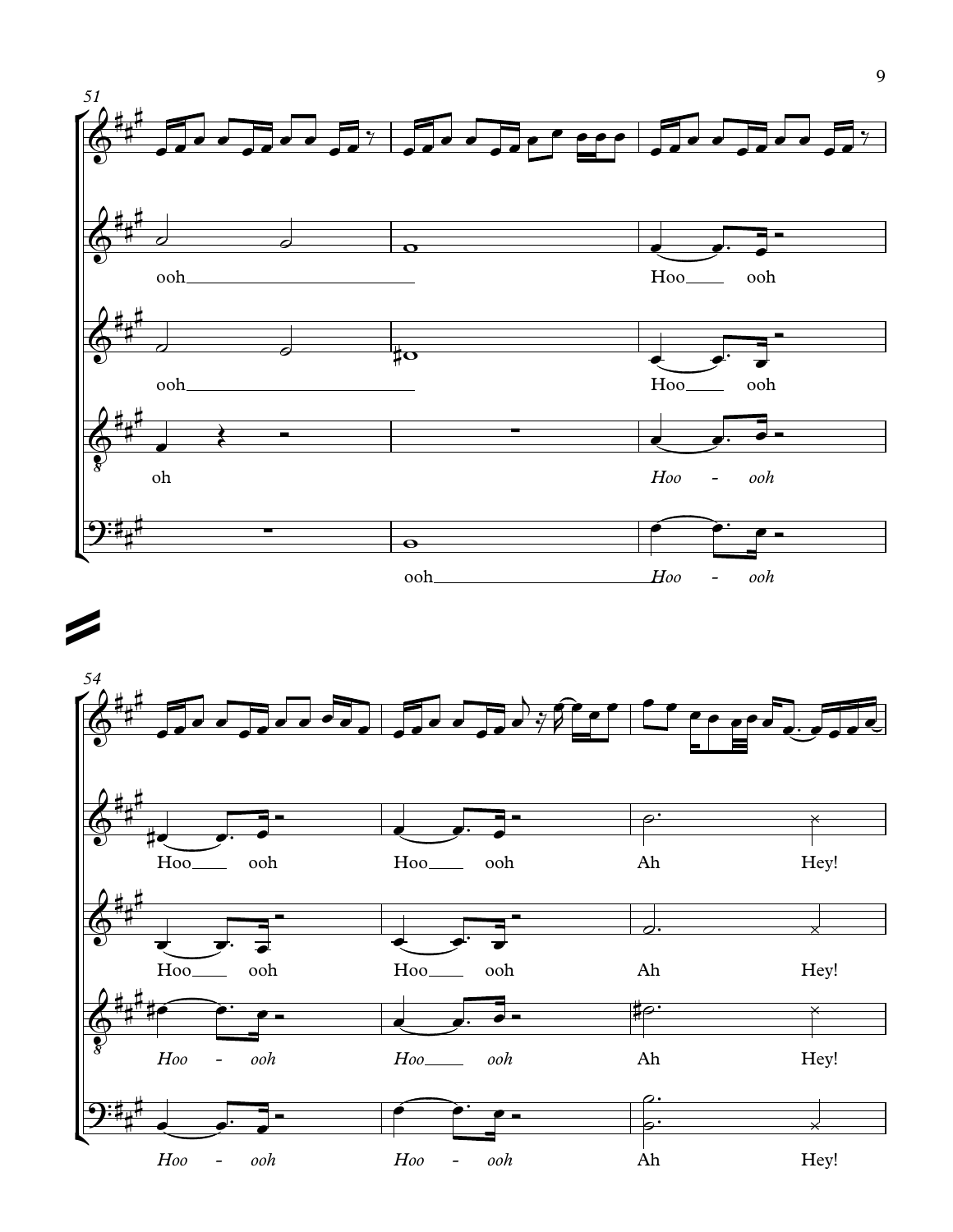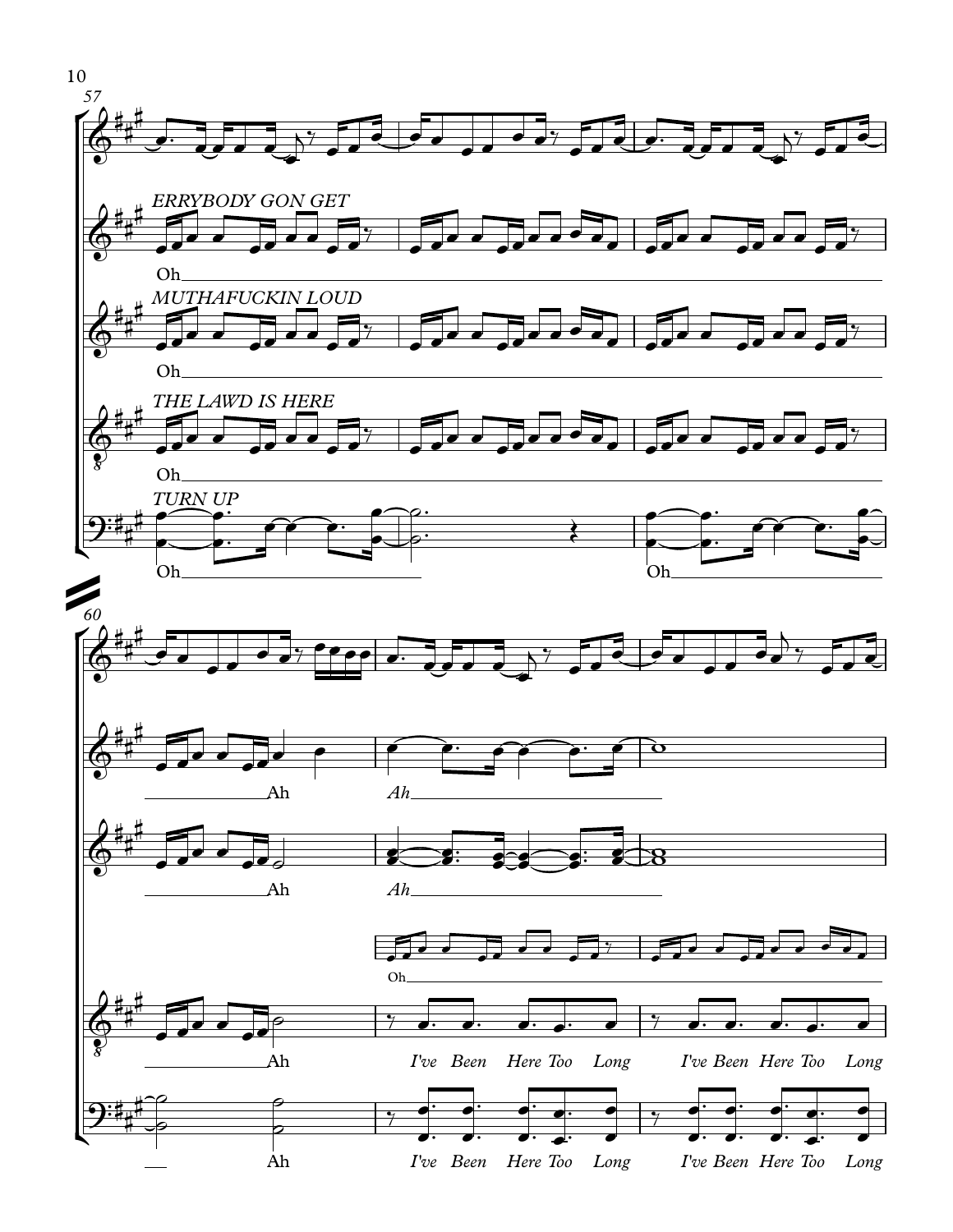